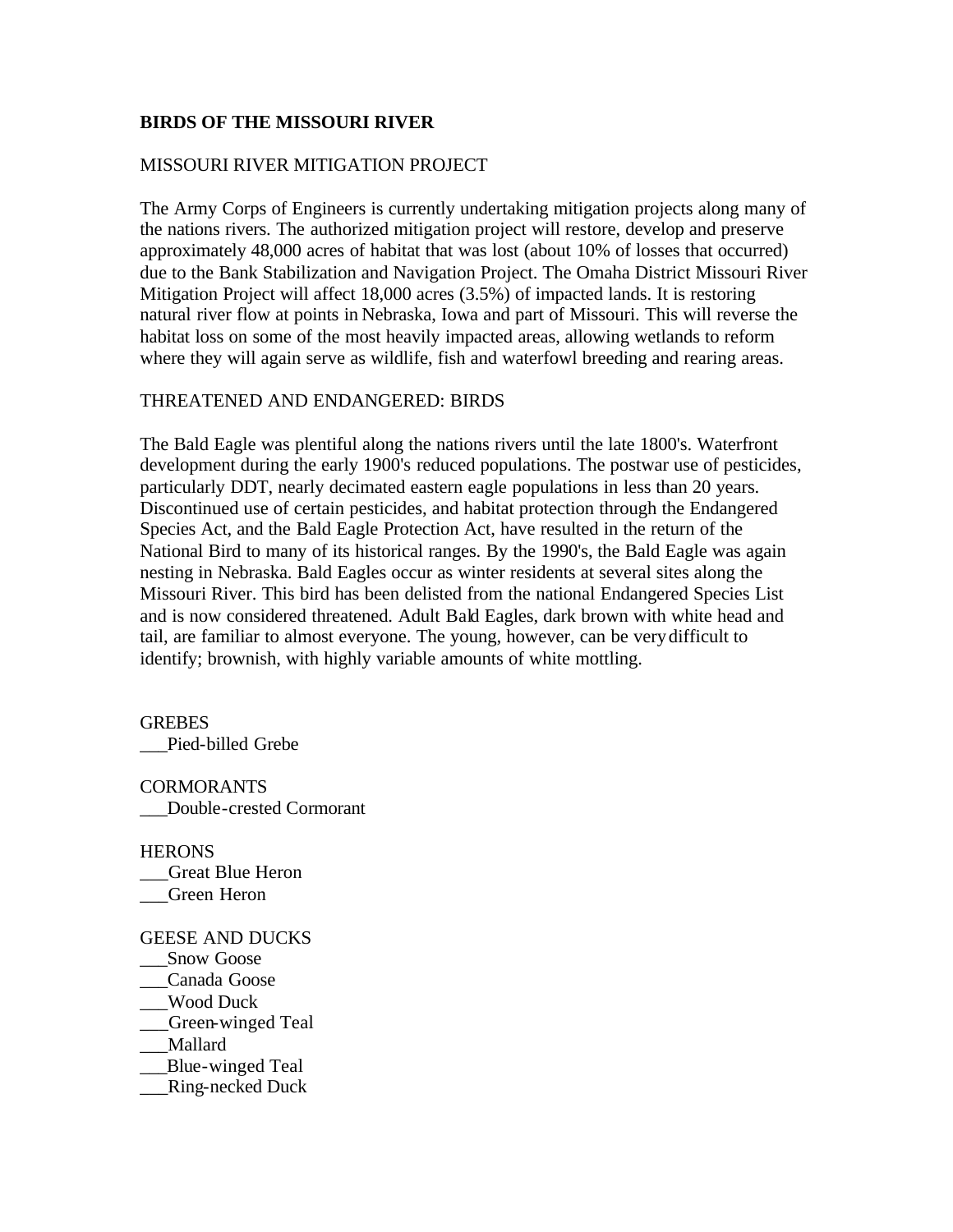\_\_\_Common Goldeneye

\_\_\_Bufflehead

\_\_\_Common Merganser

\_\_\_Ruddy Duck

AMERICAN VULTURES \_\_\_Turkey Vulture

KITES, EAGLES, HAWKS AND ALLIES \_Bald Eagle

\_\_\_Northern Harrier

\_\_\_Sharp-shinned Hawk

\_\_\_Red-tailed Hawk

FALCONS

\_\_\_American Kestrel

PARTRIDGES AND QUAIL \_\_\_Ring-necked Pheasant \_\_\_Northern Bobwhite

COOTS

\_\_\_Coot

PLOVERS \_\_\_Killdeer

SANDPIPERS, PHALAROPES AND ALLIES

\_\_\_Lesser Yellowlegs

\_\_\_Spotted Sandpiper

\_\_\_Common Snipe

**GULLS** \_\_\_Franklin's Gull

DOVES

\_\_Rock Dove \_\_\_Mourning Dove

**CUCKOOS** \_\_\_Yellow-billed Cuckoo

OWLS \_\_\_Eastern Screech-Owl \_\_\_Great Horned Owl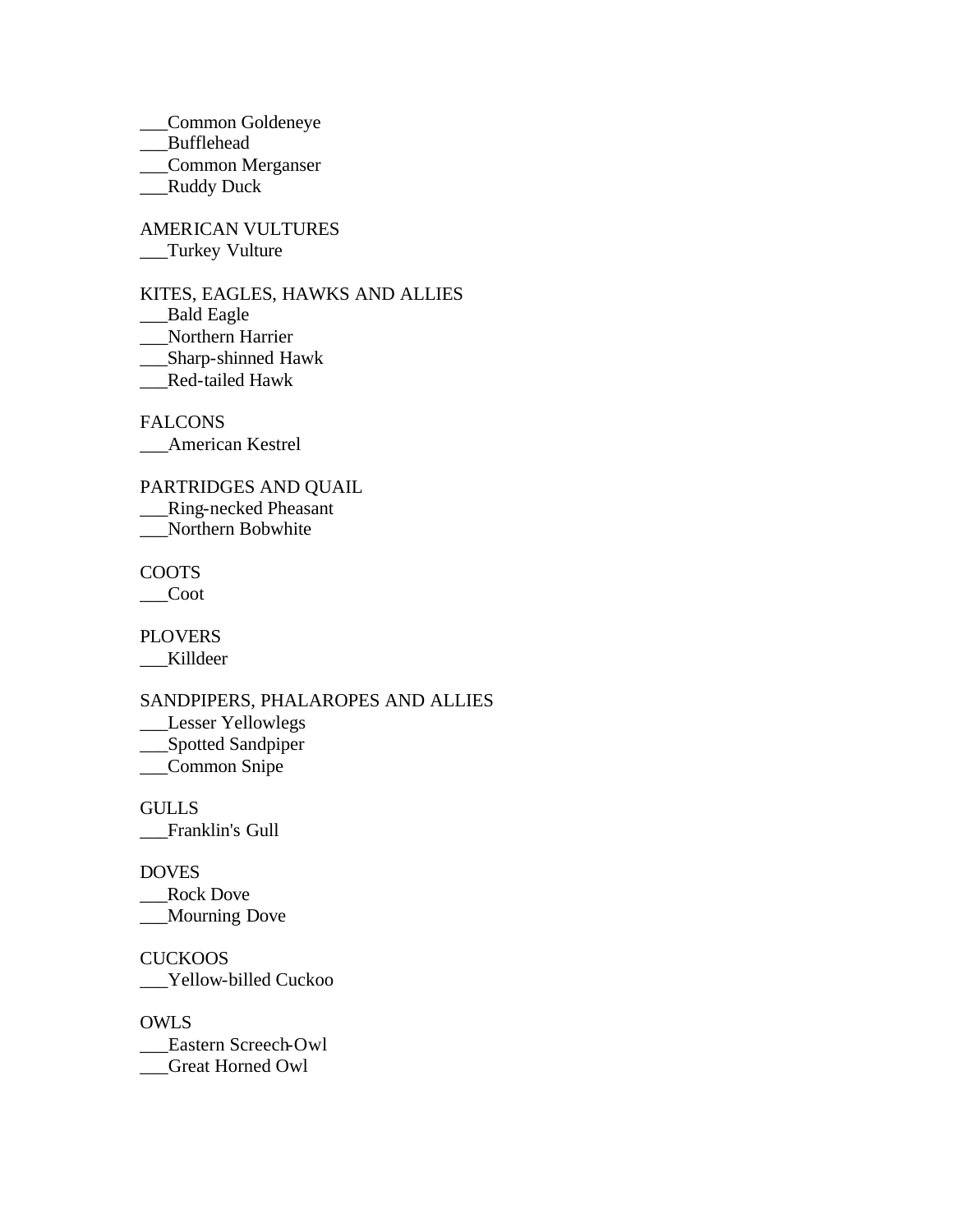**GOATSUCKERS** \_\_\_Common Nighthawk

SWIFTS \_\_\_Chimney Swift

**HUMMINGBIRDS** \_\_\_Ruby-throated Hummingbird

KINGFISHERS \_\_\_Belted Kingfisher

WOODPECKERS AND ALLIES \_\_\_Red-headed Woodpecker \_\_Red-bellied Woodpecker \_\_\_Northern Flicker

TYRANT FLYCATCHERS

\_\_\_Eastern Wood-Pewee

\_\_\_Least Flycatcher

\_\_\_Eastern Phoebe

\_\_\_Great Crested Flycatcher

\_\_\_Eastern Kingbird

LARKS \_\_\_Horned Lark

SWALLOWS

\_\_Purple Martin

\_\_\_No. Rough-winged Swallow

\_\_Cliff Swallow

Barn Swallow

JAYS AND CROWS

\_\_Blue Jay

\_\_\_American Crow

TITMICE

\_\_\_Black-capped Chickadee \_\_\_Tufted Titmouse

**NUTHATCHES** \_\_\_White-breasted Nuthatch

WRENS House Wren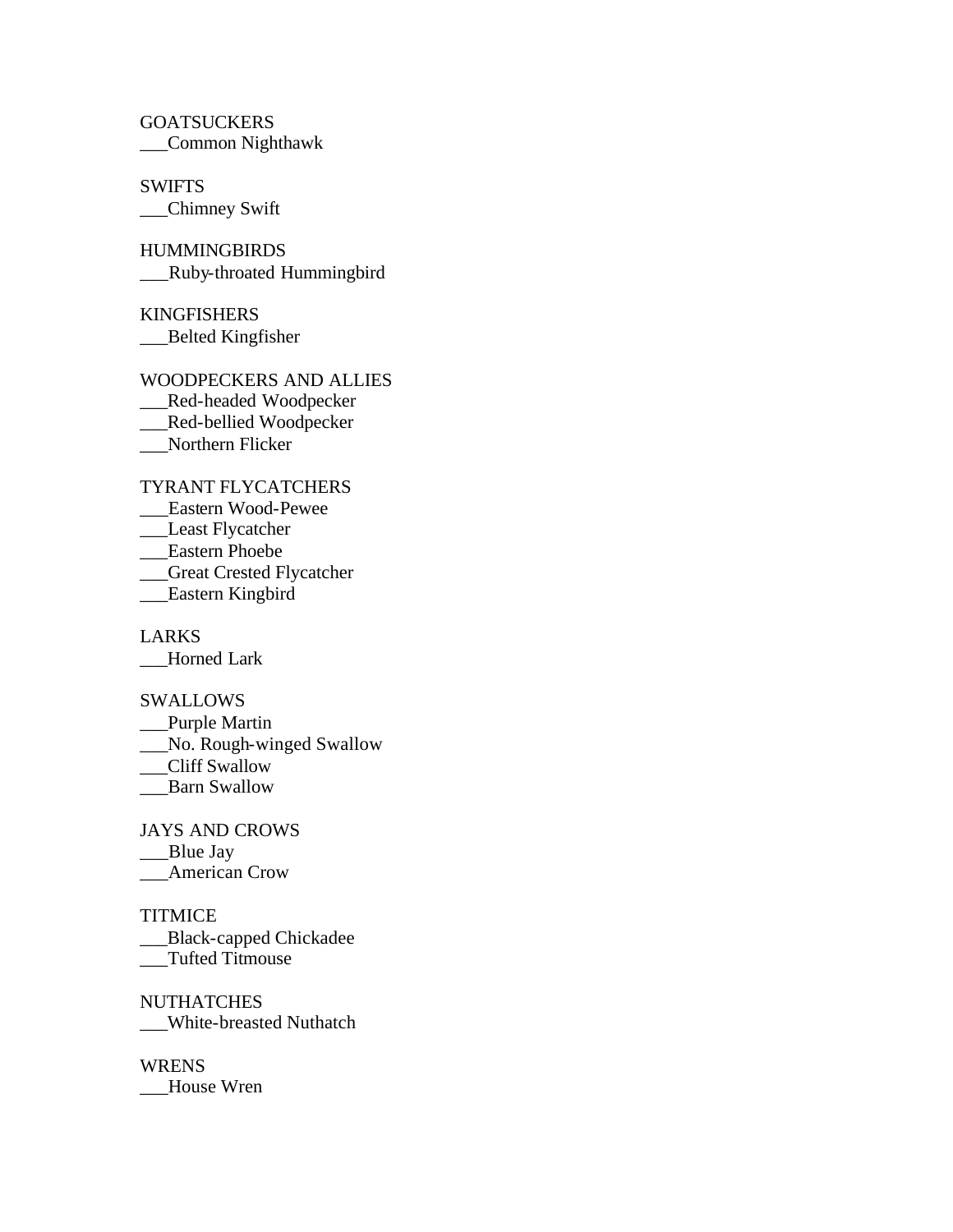### **THRUSHES**

- \_\_\_Golden-crowned Kinglet
- \_\_Blue-gray Gnatcatcher
- \_\_\_Eastern Bluebird
- \_\_\_Swainson's Thrush
- \_\_\_American Robin
- \_\_\_Gray Catbird

### MOCKINGBIRDS, THRASHERS AND ALLIES

- \_\_\_Northern Mockingbird
- \_\_\_Brown Thrasher

WAXWINGS

\_\_\_Cedar Waxwing

## STARLINGS

\_\_\_European Starling

#### VIREOS

\_\_\_Bell's Vireo

\_\_\_Warbling Vireo

## WOOD-WARBLERS

- \_\_\_Tennessee Warbler
- \_\_\_Orange-crowned Warbler
- \_\_\_Nashville Warbler
- Yellow Warbler
- \_\_\_Yellow-rumped Warbler
- \_\_\_American Redstart
- \_\_\_Common Yellowthroat

## CARDINALS, GROSBEAKS AND ALLIES

- \_\_\_Northern Cardinal
- \_\_\_Rose-breasted Grosbeak
- \_\_\_Indigo Bunting
- \_\_\_Dickcissel

#### **TOWHEES**

\_\_\_Eastern Towhee

# SPARROWS

- \_\_\_American Tree Sparrow
- \_\_Chipping Sparrow
- \_\_\_Field Sparrow
- \_\_\_Grasshopper Sparrow